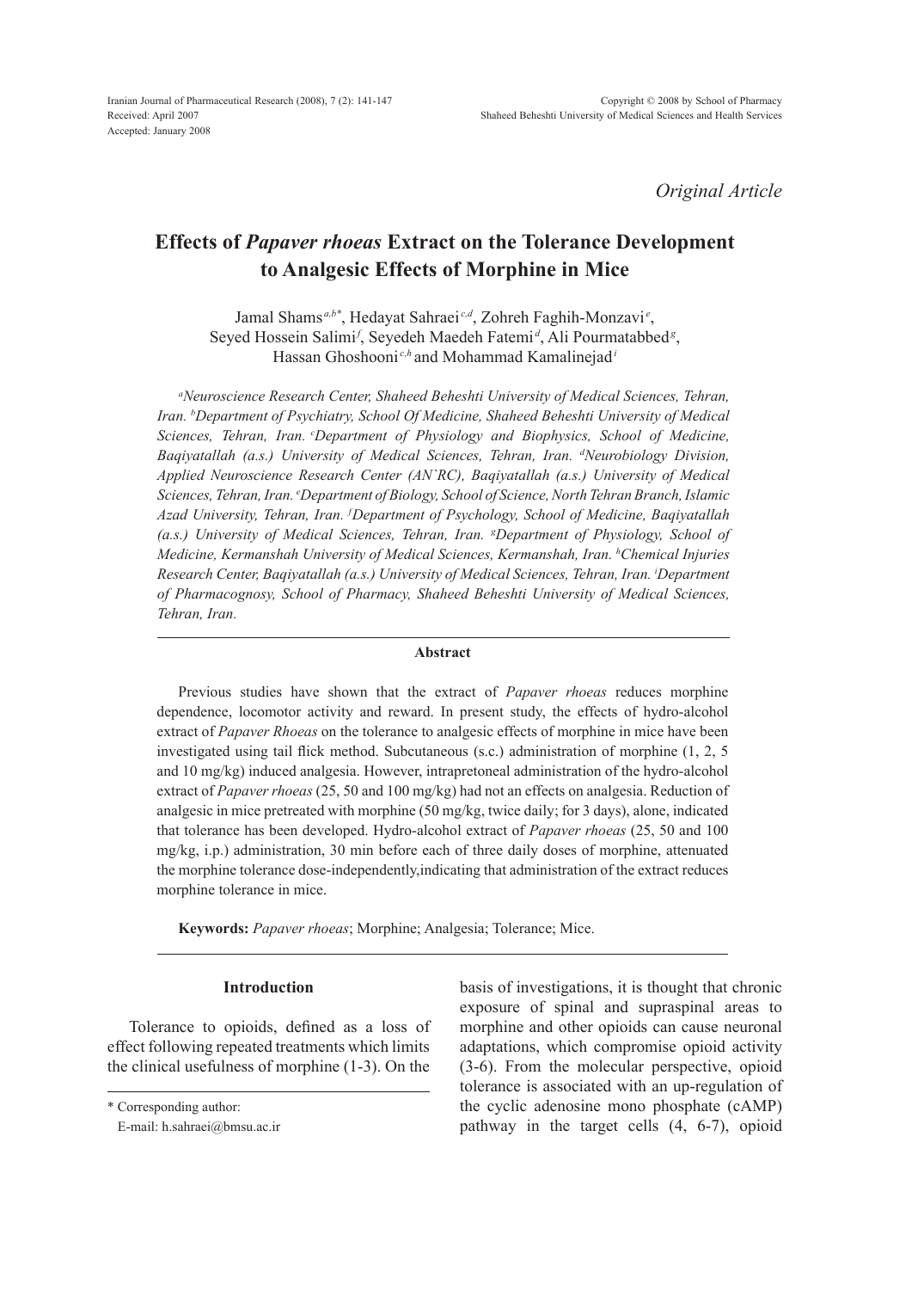receptor down-regulation, phosphorylation, internalization and desensitization (3, 8). It has also been shown that G-proteins phosphorilation also occurs in the cells exposed to opioids (6-7). Other studies have proposed a role for dopamine (9-11), acetylcholine (12), glutamate (13-14) and nitric oxide (15) in morphine tolerance.

However, since morphine tolerance remains unresolved, attempts were made word wide to find out the new ways for its inhibition. *Papaver rhoeas* L. (Papaveraceae) is an annual herb indigenous to Iran and many other regions in the world (16). In Iranian folk medicine, the plant extract has been used in treatment of a wide range of diseases including inflammation, diarrhea, sleep disorders, treatment of cough and pain, and also reduces the withdrawal signs of opioid addiction (16). It is also claimed that *P. rhoeas* exhibits sedative, narcotic, and emollient effects (16). Also, it is claimed to cause intestinal and urinary irritation and to be useful in various conditions such as bronchitis, pneumonia, and rash fever (16). Chemical studies have demonstrated the presence of rhoeadine, rhoeadic acid (17-18), papaveric acid (16), rhoeagenine (19) and anthocyanins (20) as the major compounds of the extract of *P. rhoeas*.

Our previous research has focused on the effects of the *P. rhoeas* on expression and development of morphine-dependence (21), morphine-induced conditioned place preference (22) and morphineinduced behavioral sensitization (23) in mice while, the effects of the extract of *P. rhoeas* on morphine tolerance is not yet clear and it needs further investigation.

Considering the role of opioidergic (1-3, 8), dopaminergic (9-11) and cholinergic (12) systems on morphine tolerance and the anti-opioidergic, anti-dopaminergic and anti-cholinergic activities of the extract of *P. rhoeas* (16), the present work was undertaken to evaluate the effects of *P. rhoeas* extract on the tolerance to analgesic effects of morphine in mice.

# **Experimental**

#### *Animals*

Male albino Swiss-Webster mice (20-25 g, Pasture Institute, Tehran, Iran) were used (8 mice for each experiment). The animals were housed 10 per cage with 12/12 h light‑cycle with *ad-lib* food and water available.

# *Drugs*

The morphine sulfate (TEMAD company, Iran) was used in the present study. Morphine sulfate and the extract were dissolved in normal saline and given in a volume of 10 ml/kg and were prepared immediately before use.

#### *Plant Material*

*P. rhoeas* was collected from Kermanshah region (west of Iran). The plant was authenticated by M. Kamalinejad (Department of Pharmacognosy, School of Pharmacy, Shaheed Beheshti University of Medical Sciences) and a voucher number P-147 has been deposited at the herbarium of Department of Pharmacognosy, School of Pharmacy, Shaheed Beheshti University of Medical Sciences.

### *Preparation of the extract*

The extract preparation method was prepared as follows: 500 ml of 50% ethanol in water  $(v/v)$  was added to 50 g of the total plant powder (including fruit, petal, root, stem and leaf) and the minture was left to macerate at room temperature for 20 h. The basin was slowly rotated during this time. After filtration, ethanol was evaporated at low pressure at 33°C and the extract was freezedried. The extraction yield was 15 g of freezedried powder for 100 g of the dry plant. The extract was dissolved in normal saline and was immediately administered intraperitoneally (i.p.) to the mice expressed as mg of extract per kg body weight.

# *Calculation of ID<sub>50</sub>*

Inhibitory Dose 50% (ID50) of the extract was calculated using the GraphPad Prism version 2 computer software. According to our previous results (24) the ID50 values by 95% confidence interval was: 29.8 mg (8.35 mg-51.68 mg). The doses of the extract used in the present study were chosen according to ID50 values.

# *Assessment of analgesia*

Tail flick latency was obtained using a tail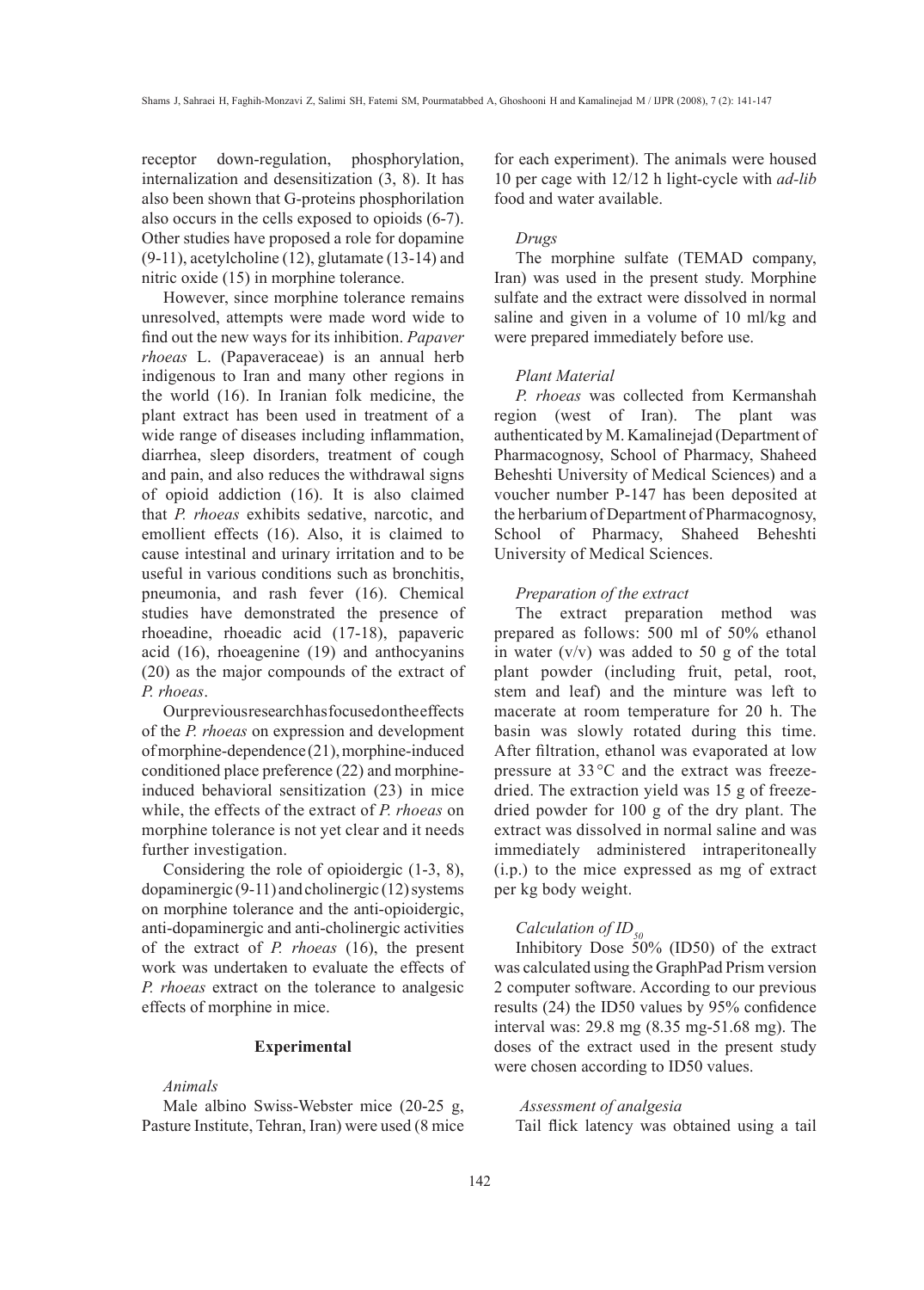flick unit (Hugo-Sachs Elektronic, Model 230, Germany). Briefly, radiant was focused on a blackened spot -2 cm from the tip of the tail, and the latency until the mouse flicked its tail was recorded. Beam intensity was adjusted to give a tail flick latency of 2-3 sec in control animals (9, 25). Each mouse was tested 60 and 30 min before drug administration for the baseline latency determination and only once after drug administration. The measurement was terminated if latency exceeded the cut off time (10 sec) to avoid tissue damage.

#### *Experimental design*

# *Experiment 1: morphine and P. rhoeas extract analgesia*

Animals were put in the special cages and transferred to the experiment room by the experimenter, 1 h before the experiments were beginning. After 30 min for adaptation, each mouse was tested for analgesia on  $1<sup>st</sup>$  and  $30<sup>th</sup>$ min. Then, each animal received different doses of morphine or *P. rhoeas* extract (25, 50 and 100 mg/kg) and 30 min later third analgesia test preformed. Control groups received saline.

# *Experiment 2: effects of morphine on the induction of tolerance*

Mice were transferred from the vivarium to the laboratory. Two groups of animals were given morphine (50 mg/kg, s.c.; twice daily) or saline (10 ml/kg, s.c.) and placed in their home cages. At the end of this period, they were returned to the vivarium. This period was repeated for day 2 and day 3. On the day 4, mice were transferred to the laboratory, received morphine (10 mg/kg, s.c.), placed in the apparatus and evaluated for analgesia.

# *Experiment 3: effects of P. rhoeas extract on the analgesic tolerance induced by morphine*

Mice were injected with various doses of *P. rhoeas* extract (25, 50 and 100 mg/kg, i.p.) or saline (10 ml/kg, i.p.) and immediately placed back in their home cages in the vivarium. Thirty minutes later, mice were received morphine (50 mg/kg, s.c.) in their home cages. This period was repeated for day 2 and day 3. All of the groups were transferred to the laboratory on day 4, received a challenge dose of morphine (10 mg/ kg, s.c.), immediately placed in the apparatus and evaluated for analgesia.

# *Statistical analysis*

All data were represented as mean±SEM. In order to test the hypothesis, Un-paired ttest (effects of morphine on the induction of analgesic tolerance) or One-way analyses of variance (ANOVA) followed by Tukey test (Morphine and extract induced analgesia and effects of P. rhoeas extract on the analgesic tolerance induced by morphine) were performed to assess specific group comparisons. Differences with P<0.05 were considered statistically significant.

#### **Results**

*Experiment 1:Analgesia included by Morphine and P. rhoeas extract* 

The effects of morphine and extract on analgesia are shown in Figure 1 and 2. Results indicated that morphine (1, 2, 5 and 10 mg/kg, s.c.) administration induced nociception in the animals [F (4, 36)=6.51, P<0.0001] (Figure 1). However, administration of different doses of the *P. rhoeas* extract (25, 50 and 100 mg/kg, i.p.) did not induced nociception in the animals [F (3, 28)=0.94, P>0.05] (Figure 2).

# *Experiment 2: Effects of morphine on the induction of analgesic tolerance*

As shown in Figure 3, analgesia significantly decreased in mice pretreated with morphine (50 mg/kg, twice daily X 3 days), compared with mice pretreated with saline  $[t_{14} = 7.34]$ , P<0.0001].

# *Experiment 3: Effects of P. rhoeas extract on the analgesic tolerance induced by morphine*

Pretreatment of the animals with different doses of the *P. rhoeas* extract (25, 50 and 100 mg/kg, i.p.) significantly decreased the analgesic tolerance induced by morphine  $[F (5, 44)=5.2]$ , P<0.0001] (Figure 4).

#### **Discussion**

In the present experiments, we examined the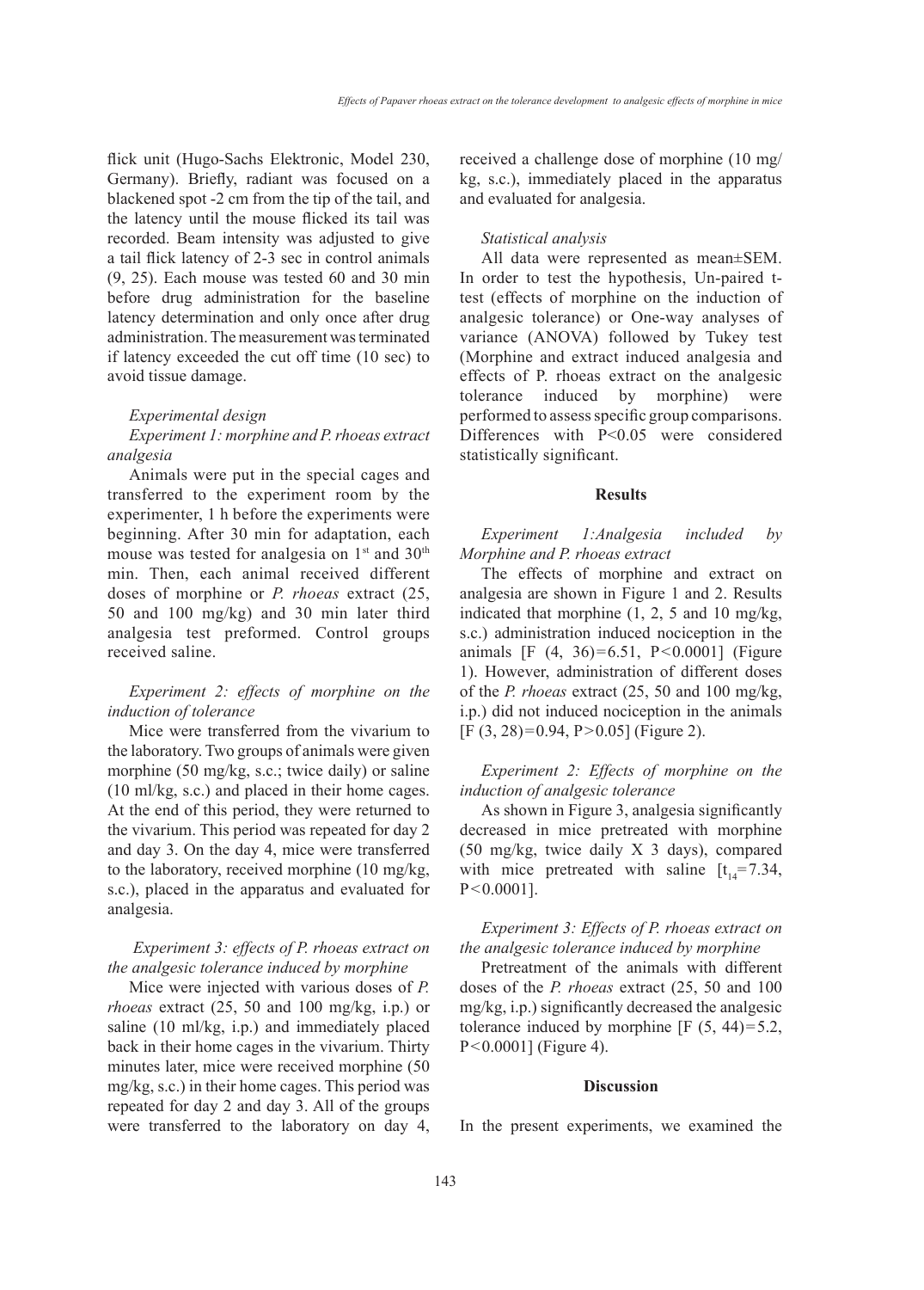

Figure 1. Effect of different doses of morphine on analgesic response. Animals received morphine (1, 2, 5 and 10 mg/kg, s.c.) or saline (10 ml/kg, s.c.) as described in the method section. Each point is the mean±SEM for eight mice. \*\*\*p<0.001 different from the saline control group.



**Figure 2.** Effect of *P. Rhoeas* extract on the analgesic response. Mice were received either different doses of the extract (25, 50 and 100 mg/kg, i.p.) or saline (10 ml/kg, i.p.) as described in the method section. Each point is the mean±SEM for eight mice.

effects of *P. rhoeas* extract on the analgesic tolerance induced by morphine.

In accordance with the previous studies, our data shows that acute administration of morphine induces analgesia in the animals (9- 15) in the morphine-nave mice. The analgesic effects of morphine are generally attributed to its effects on different opioid receptors, especially µ-opioid receptors within the central nervous system (1-2). However, another opioid receptor sub-types including δ- and κ-opioid receptors are also considered in analgesic responses of morphine (3-4, 8). The same mechanisms would be responsible for results obtained in the present study. In addition, our results showed that the extract did not induced analgesia in doses used in the present study. Our previous studies have shown that the extract did not induce place preference (22), dependence (21) and behavioral activity (23), which are in agreement with the present study. As mentioned above, the extract exhibits mild anti-opioid and anti-dopaminergic activity (16). Considering the role of opioid (1-2) and dopamine (25) systems in analgesia, one may concluded that the extract might have a hyperalgesic effect. However, remembering our previous results on the lack of effectiveness on place preference, dependence and locomotion (21-23), it is expected to observe no effects from the extract on analgesia in the present study.

Results obtained in next part of the experiments, showed that repeated injections of morphine induced tolerance to analgesic effect of the opioid, which is indicted by a lower latency in response to the challenge dose of morphine. Our present data are consistent with the previous findings that indicate development of tolerance to the analgesic effects of morphine [9-10, see 3 for review]. Previous investigators have demonstrated a postsynaptic decrease in opioid receptor number (2-3, 8) and sensitivity (8) following the chronic administration of morphine. In addition, an increase of cyclic-Adenosine-Mono-Phosphate (cAMP) concentration also was detected in different brain areas of morphine-tolerated animals (4, 7), which is due to the enzyme adenylate czyclase (AC) overactivity following chronic morphine treatment regimen. Moreover, endogenous opioids including enkephalines are shown to be involved in this regard (25). In addition, studies revealed that inhibition of AMPA and NMDA glutamate receptors could inhibit morphine tolerance (13-14). Also, involvement of dopamine  $D_2$  receptors (9), as wer as nitric oxide (15) is well established in this regard, which might be consideredin interprefing the results obtained in present study.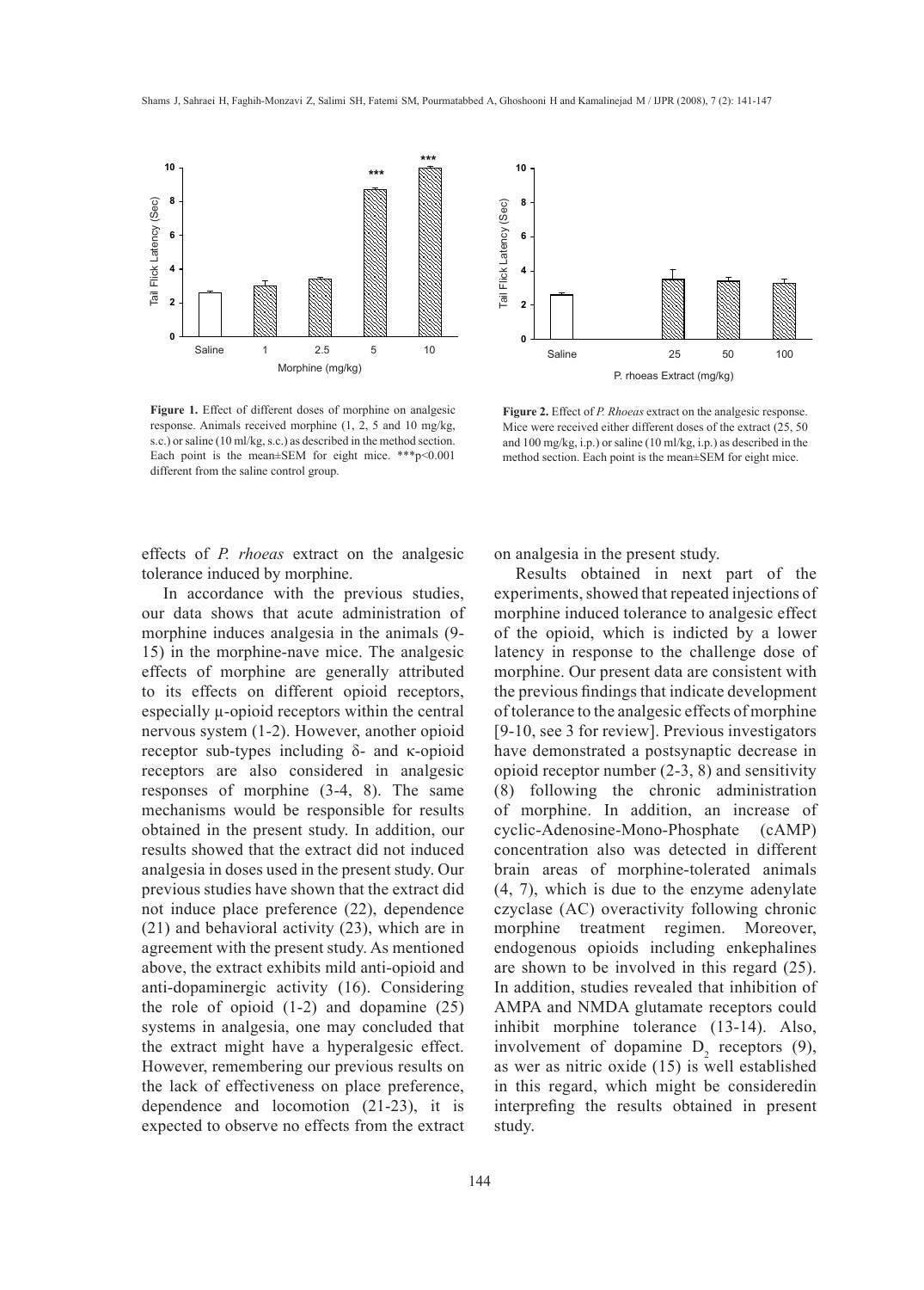

Figure 3. Effect of morphine on the development of analgesic tolerance. Two groups of animals received 50 mg/kg morphine, twice daily X 3 days or saline (in their home cage). On the day 4 of the experiments, the animals received morphine (10 mg/kg) in the apparatus and were evaluated for analgesia. Each point is the mean±SEM for eight mice. \*\*\*p<0.001 different from the control group.

Our observations indicated that preadministration of the animals by extract, attenuates morphine tolerance. The data showed that the *P. rhoeas* extract was effective to reduce morphine tolerance. The effect of the extract was not dose-dependent. In the previous studies, however, administration of extract reduced the development of morphine dependence (21), conditioning place preference (22) and behavioral sensitization (23) in mice, which are in agreement with the results obtained in this study.

Morphine tolerance is a complex phenomenon and need the activation or inhibition of several neurotransmitter systems including opioidergic, dopaminergic and GABAergic within the brain (3, 6). In addition, different areas in the central nervous system including the spinal cord and several supra-spinal areas such as pre-aqueductal gray matter are also involved in the morphine tolerance (1-2). The extract exhibited mild anti-opioid activity (16). It is clear that inhibition of opioid receptors leads to morphine tolerance inhibition (3). The extract also exhibits anti-dopaminergic activity (26). In an interesting study, Zarrindast and co-workers have shown that dopamine  $D_2$  receptor inhibition could attenuate morphine tolerance in mice (9). Considering these facts, one can conclude that



**Figure 4.** Effects of various doses of the extract of *P. Rhoeas* on the analgesic tolerance induced by morphine. Mice were received saline (10 ml/kg) or the extract (25, 50 and 100 mg/kg, i.p.) 30 min prior to pretreatment with 50 mg/kg of morphine, twice daily X 3 days (in their home cage). On the forth day, all mice received a morphine challenge (10 mg/kg, s.c.) in the apparatus and were evaluated for analgesia. Values are the mean±SEM for eight animals. \*\*\*P<0.001, compared with the saline control group, **+**P<0.05, compared with the morphine control group.

the extract inhibited morphine tolerance by inhibition of opioid and/or dopamine systems with in the central nervous system (CNS). However, the exact nature of this inhibition and the sites involved in the CNS, must be explored in future studies. Some investigators have shown that brain cholinergic system may have a role in morphine tolerance (12). This mechanism may also explain inhibitory effect of the extract on morphine tolerance(16), as observed in present study. Taken together, the inhibitory effects of the extract on morphine tolerance may be due to anti-opioidergic, antidopaminergic and/or anti-cholinergic properties of the extract. However, the role of un-known properties of the extract and also un-known pharmacodynamic as well as pharmacokinetic interaction between the extract and morphine could not be excluded.

As mentioned above, the extract contains rhoeadine, rhoeadic acid (17-18), papaveric acid (16), rhoeagenine (19) and anthocyanins (20), which may account the responses reported in present study. However, the role of these substances should be examined in the future experiments. It is suggested recommend that the effect of each these substances should be examined separately to understand the exact mechanism of the effects of the extract.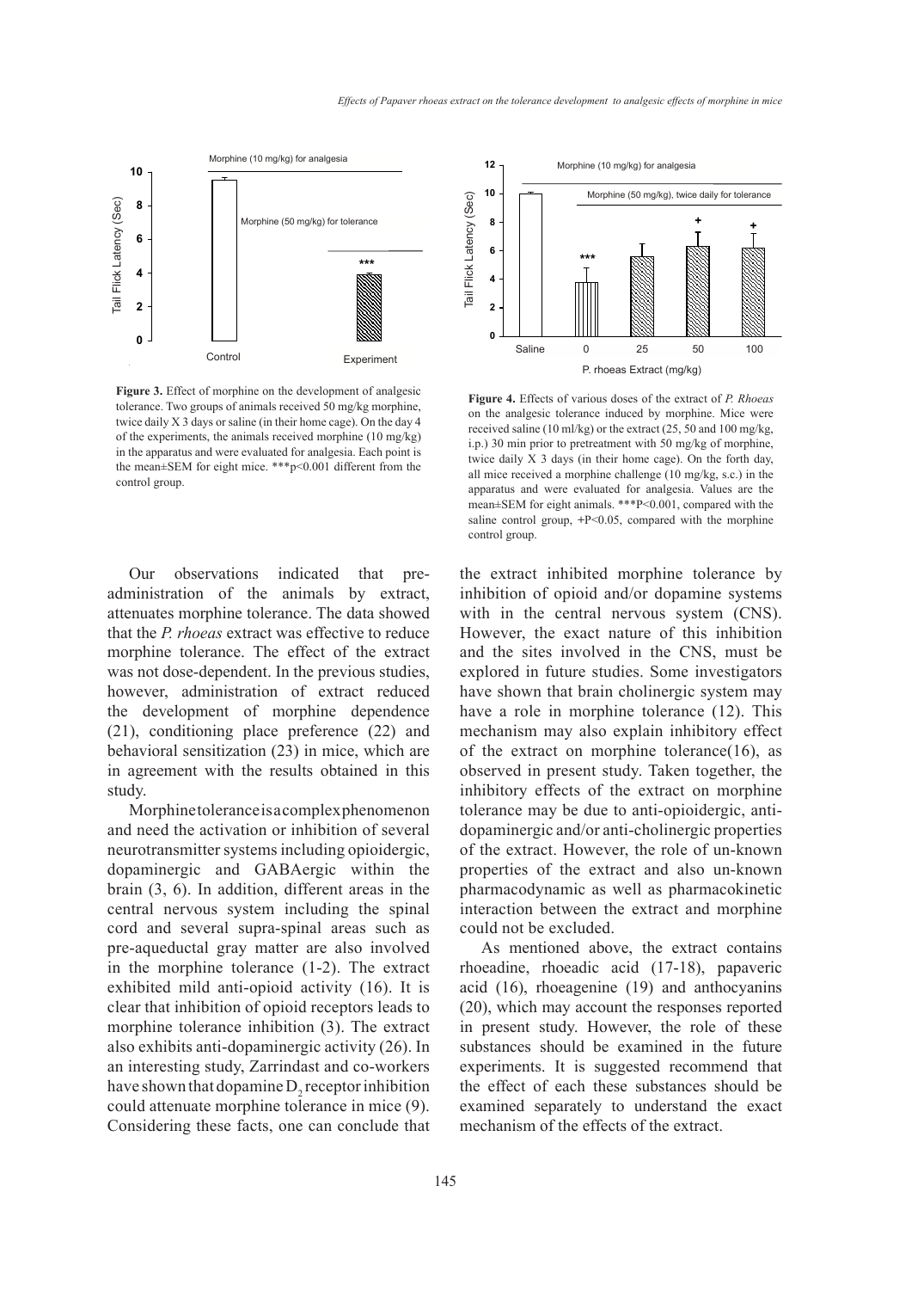In conclusion, considering the results from this study, we suggest that the extract may be more effective to impair the mechanisms, which activated by morphine under chronic administration. Overally, the results, show that the extract of *P. rhoeas* inhibits morphine tolerance in mice, and this may be applicable to human as well.

### **Acknowledgment**

Authors wish to thank Mrs. Razieh Sahraei for her assistance in preparing the plant. This work was supported by a grant from Neuroscience Research Center, Shaheed Beheshti University of Medical Sciences.

#### **References**

- (1) O'Brien CP. Drug addiction and drug abuse. In: Hardman JG, Limbird LE and Goodman Gilman A. (eds.) *Goodman and Gilman's the Pharmacological*  Basis of Therapeutics. 10<sup>th</sup> ed. McGraw-Hill, New York (2001) 621-42
- (2) Gutstein HB and Akil H. Opioid analgesics. In: Hardman JG, Limbird LE and Goodman Gilman A. (eds.) *Goodman and Gilman's the Pharmacological*  Basis of Therapeutics. 10<sup>th</sup> ed. McGraw-Hill, New York (2001) 569-619
- (3) Harrison LM, Kastin AJ and Zadina JE. Opiate tolerance and dependence: receptors, G-proteins, and antiopiates. *Peptides* (1998) 19: 1603-30
- (4) Nestler EJ. Molecular mechanisms of opiate and cocaine addiction. *Curr. Opin. Neurobiol.* (1997) 7: 713-19
- Williams JT, Christie MJ and Manzoni O. Cellular and (5) synaptic adaptations mediating opioid dependence. *Physiol. Rev.* (2001) 81: 299-343
- Law PY, Loh HH and Wei LN. Insights into the (6) receptor transcription and signaling: implications in opioid tolerance and dependence. *Neuropharmacology* (2004) 47: 300-311
- (7) Nestler EJ and Aghajanian GK. Molecular and cellular basis of addiction. *Science* (1997) 278: 58-63
- Waldhoer M, Bartlett SE and Whistler JL. Opioid (8) receptors. *Annu. Rev. Biochem.* (2004) 73: 953-90
- Zarrindast MR, Dinkoub Z, Homayoun H, Bakhtiarian (9) A and Khavandgar S. Dopamine receptor mechanism (s) and morphine tolerance in mice. *J. Psychopharmacol* (2002) 16: 261-6
- (10) Schmidt BL, Tambeli CH, Barletta J, Luo L, Green P, Levine JD and Gear RW. Altered nucleus accumbens circuitry mediates pain-induced antinociception in morphine-tolerant rats. *J. Neurosci*. (2002) 22: 6773-80
- $(11)$  Cook CD, Barrett AC, Syvanthong C and Picker MJ. The dopamine D3/2 agonist 7-OH-DPAT attenuates the

development of morphine tolerance but not physical dependence in rats*. Psychopharmacology* (2001) 152: 93-104

- $(12)$  Bhargava HN and Way EL. Morphine tolerance and physical dependence: influence of cholinergic agonists and antagonists. *Eur. J. Pharmacol.* (1976) 36: 79-88
- McLemore GL, Kest B and Inturrisi CE. The effects (13) of LY293558, an AMPA receptor antagonist, on acute and chronic morphine dependence. *Brain Res.* (1997) 778: 120-6
- $(14)$  Trujillo KA and Akil H. Inhibition of morphine tolerance and dependence by the NMDA receptor antagonist MK801. *Science* (1991) 251: 85-7
- (15) Kolesnikov YA, Pick CG, Ciszewska G and Pasternak GW. Blockade of tolerance to morphine but not to κ opioids by a nitric oxide synthase inhibitor. *Proc. Natl. Acad. Sci. USA* (1993) 90: 5162-6
- $(16)$  Zargari A. *Medicinal Plants*.  $6<sup>th</sup>$  ed. Tehran University Press, Tehran (1995) 145-150
- $(17)$  Kalva YN and Sanyar G. Alkaloids from Turkish *Papaver Rhoeas* L. *Planta Med.* (1989) 55: 488
- Slavik J, Slavikov L and Bochorakova J. Alkaloids (18) from *Papaver Rhoeas* var. *chelidonioides* O. Kuntze, *P. confine* Jord. and *P. dubium*. *Coll. Czech. Chem. Commun.* (1989) 54: 1112-8
- $(19)$  Rey JP, Levesque J, Kposset JP and Rolot F. Analytical studies of isorhoeadine and rhoeagenine in petal extracts of *Papaver Rhoeas* L. using high-performance liquid chromatography. *J. Chromatogr.* (1992) 596: 276-80
- (20) Matysik G and Benesz M. Thin-layer chromatography and densitometry of anthocyanins in the petals of red poppy during development of the flowers. *Chromatographia* (1991) 32: 19-22
- (21) Pourmotabbed A, Rostamian B, Manouchehri G, Pirzadeh-Jahromi G, Sahraei H, Ghoshooni H, Zardooz H and Kamalinegad M. Effects of P*apaver Rhoeas* extract on the expression and development of morphine-dependence in mice. *J. Ethnopharmacol.*  (2004) 95: 431-5
- (22) Sahraei H, Fatemi SM, Pashei-Rad S, Faghih-Monzavi Z, Salimi SH and Kamalinegad M. Effects of *Papaver Rhoeas* extract on the acquisition and expression of morphine-induced conditioned place preference in mice. *J. Ethnopharmacol.* (2006) 103: 420-4
- (23) Sahraei H, Faghih-Monzavi Z, Fatemi SM, Pashaei-Rad S, Salimi SH and Kamalinejad M. Effects of *Papaver Rhoeas* extract on the acquisition and expression of morphine-induced behavioral sensitization in mice. *Phytother. Res.* (2006) 20: 737-41
- (24) Sahraei H, Shams J, Faghih-Monzavi Z, Zardooz H, Pashaei-Rad Sh, Pourmotabbed A, Ghoshooni H, Kamalinejad M. Effects of *Papaver Rhoeas* extract on the development and expression of tolerance to morphine-induced locomotor activity in mice. *Pharm. Biol.* (2007) 6: 475-480.
- (25) King MA, Bradshaw S, Chang AH, Pintar JE and Pasternak GW. Potentiation of opioid analgesia in dopamine 2 receptor knock-out mice: evidence for a